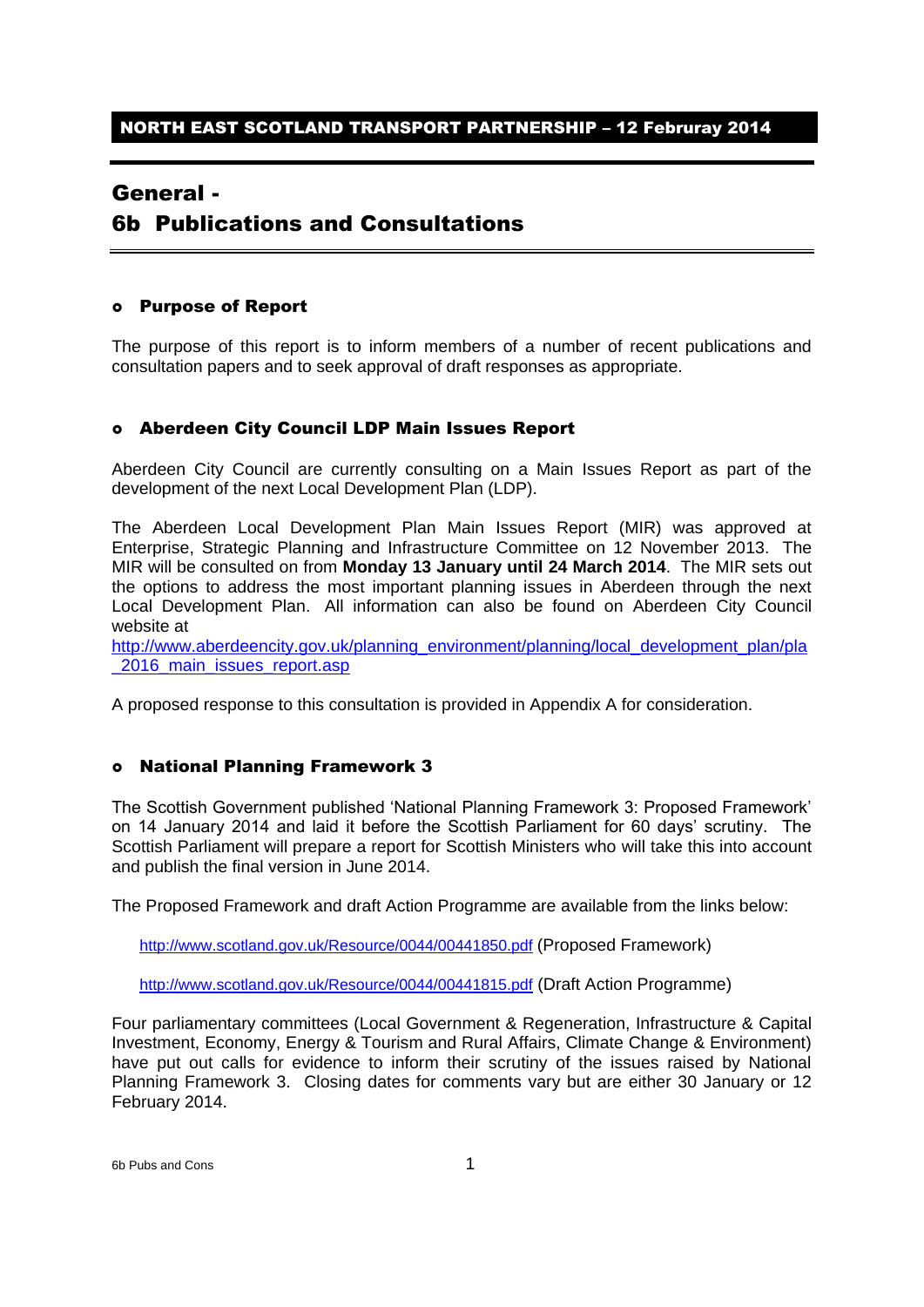However, there are two issues which it is worth highlighting at this stage to inform the Scottish Parliament's scrutiny of the Proposed Framework.

The first critical issue is that the Proposed Framework doesn't address the spatial implications of growth across Scotland. The scale and location of expected household growth and the infrastructure implications of that growth are significant issues which are hardly touched on by the document. The Framework (para 2.4) highlights projected household growth of 23% across Scotland as a whole and that this will be highest in Edinburgh, Perth and Kinross, Aberdeen, East Lothian and Aberdeenshire. However, neither the scale or implications or such growth are highlighted or addressed. The only action identified in the Action Programme to address this is to "examine current planning authority approaches to aligning planning and infrastructure investment, and share good practice" (action 4). This recognises neither the scale nor urgency of this issue, with the text of NPF3 suggesting that facilitating growth is not an important priority for the Scottish Government.

The second critical issue is that the Proposed Framework identifies high speed rail between Edinburgh and Glasgow as a National Development. There is still no published justification for this project in isolation from the wider HS2 project from London yet delivery is identified for the mid-2020's (para 5.15). Over £650m is currently being spent to improve the rail network between the two cities – increasing capacity and reducing journey times. High speed rail between the two cities is now being prioritised ahead of other improvements to the network such as electrification and journey time reductions from Aberdeen to the central belt (a 20 minute reduction on a current journey time of around 2hrs 30mins to 2hrs 40mins) by 2030. Given the importance of Aberdeen and Aberdeenshire to the economy of Scotland (recognised on page 12) and the growth anticipated (see above), this prioritisation seems to be inappropriate or at least premature.

In order to meet the deadlines, a response has been prepared and submitted in collaboration with the SDPA to the Local Government & Regeneration and Infrastructure & Capital Investment Committees. The full response is provided in Appendix B.

#### Recommendation

It is recommended that the Board:

- a) note the content of this report and the documents referred to above
- b) approve the suggested responses to the consultations.

RGM/RD/KC 4 February 2014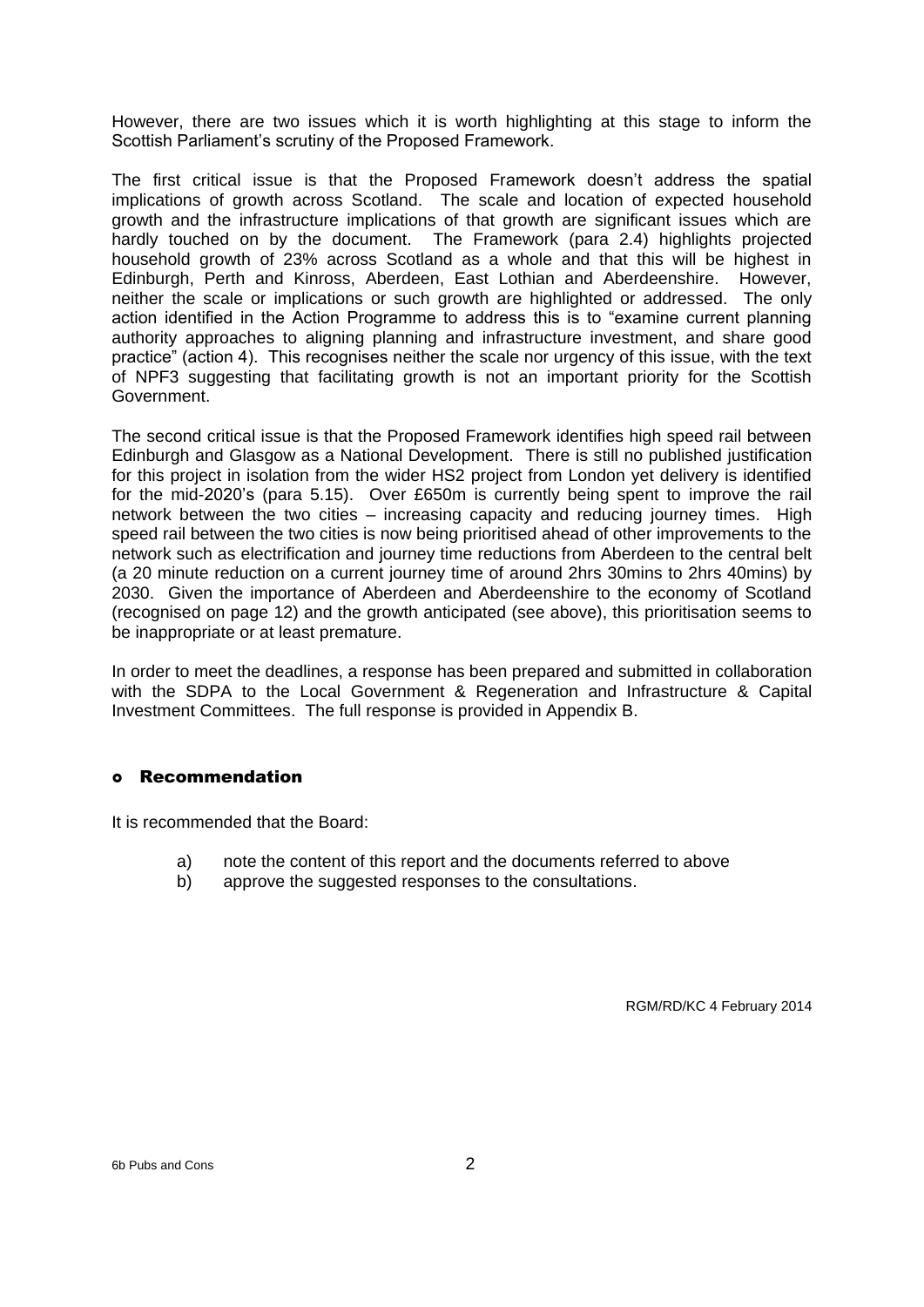12 February 2014 **Contract Contract Contract Contract Contract Contract Contract Contract Contract Contract Contract Contract Contract Contract Contract Contract Contract Contract Contract Contract Contract Contract Contra** 

Your Ref

Local Development Plan Team Aberdeen City Council Business Hub 4 Ground Floor North Marischal College Broad Street Aberdeen AB10 1AB

Dear LDP Team

# **Aberdeen Local Development Plan Main Issues Report**

I am writing in response to the consultation on the Aberdeen Local Development Plan Main Issues Report (MIR). As the Regional Transport Partnership for Aberdeen City and Aberdeenshire, we have focussed our comments on those issues that are relevant to transport. We generally support the policies and issues raised in the MIR and the objectives of the Local Development Plan. We would however like to raise the following specific points:

- **Main issue 1 - Greenfield housing and employment allocations:** We support the preferred option to carry over existing LDP sites and not to release further land from greenfield sites, other than the existing Phase 2 housing allocations and the sites identified at Peterculter. In relation to the issue raised regarding Raiths Rail Freight Facilities (site B0105) however we would wish to see this site retained for transport in order to preserve the potential for expansion of the rail freight facility. In relation to site B1202 Craiginches, we would also highlight the opportunity that the redevelopment of this site provides for improvements to Wellington Road, particularly for buses, pedestrians and cyclists and would request that consideration of such opportunities be given in any redevelopment proposals.
- **Question 1 – Review of city centre boundaries:** When carrying out a review of the city centre boundaries, it will be important to consider the impact that this will have on parking controls in any areas to be included or excluded from the city centre boundary. Consideration should be given to the objectives of the Regional Parking Strategy when considering any changes that might impact on parking controls.
- **Main issue 3 – Retail in the city centre –** We support the preferred option identified however would note that the site identified at Denburn / Woolmanhill is remote from the existing city centre retail locations and if this were to be taken forward significant improvements in pedestrian links between this and other city centre retail sites and careful consideration of car parking requirements would need to be given to ensure that this site is accessed primarily by sustainable modes.
- **Question 6 – Sustainable urban mobility plan –** We support the development of the SUMP and believe that one of the key objectives of this should be to reduce congestion and improve air quality in the city centre. Pedestrian priority should form a key part of this plan and this is supported through the Regional Transport Strategy.
- **Question 7 – A masterplan for the Beach Leisure Area:** We support the proposals to change the zone of this area and to create a Masterplan for the area, a key focus of which should be pedestrian, cycling and public transport links between the Beach Leisure Area and the existing city centre as well as consideration of appropriate parking supply and controls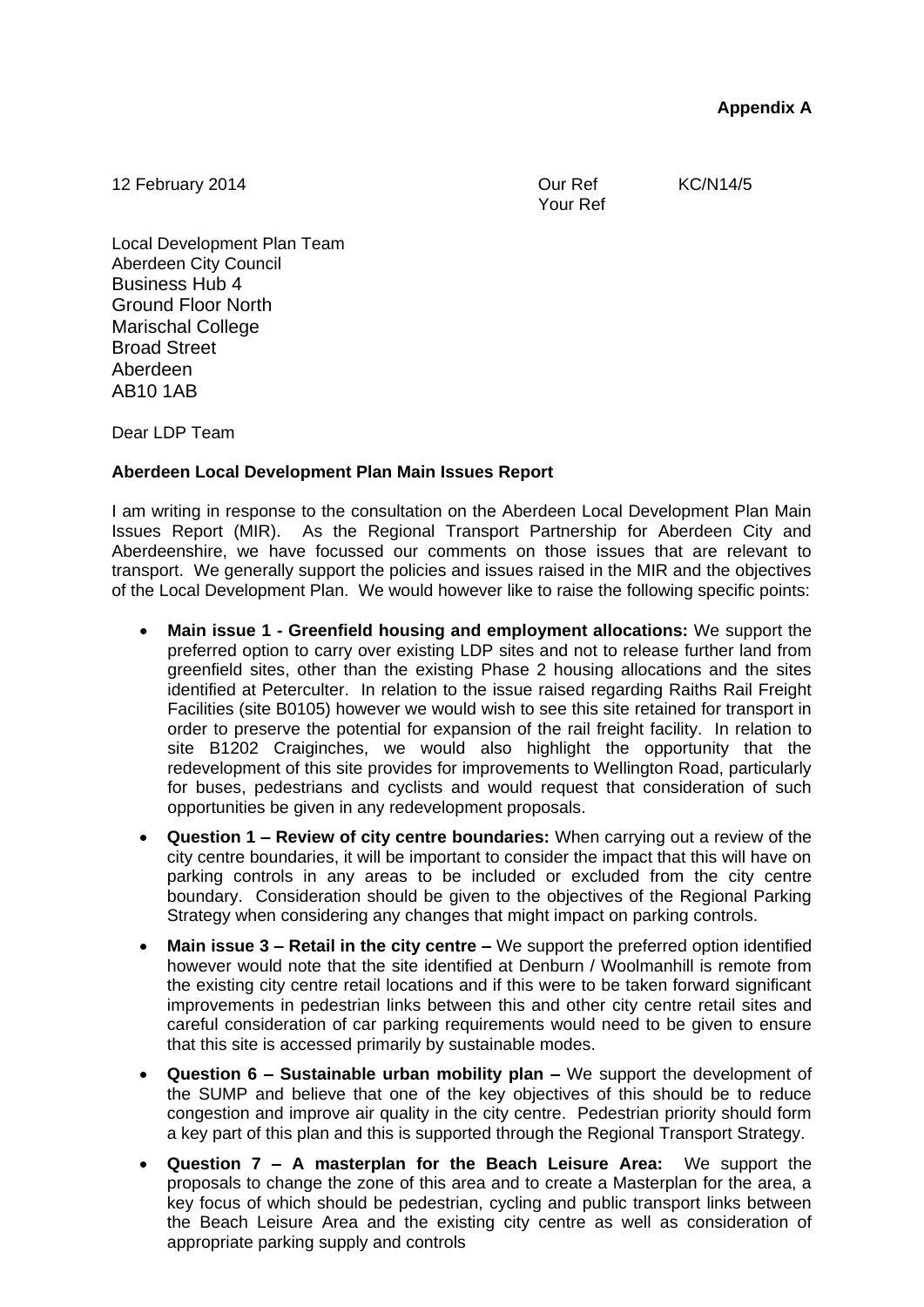- **Section 5 Infrastructure and transport:** We welcome the references made in section 5 to the Cumulative Transport Appraisal and the Strategic Transport Fund. In order to avoid confusion, it would be helpful if the presentation and wording of the interventions to be delivered through the STF were consistent with the way they are presented in the Strategic Development Plan.
- **Question 13 – Sustainable and active travel:** The proposed Strategic Development Plan makes reference to the development of strategic walking and cycle routes and Nestrans is currently in the process of developing an Active Travel Action Plan which will look at identifying a strategic active travel network for the region. Recognition of the need to develop and connect into a strategic as well as local active travel network should be made in the LDP to support the aims of the SDP and Regional Transport Strategy.
- **Main Issue 7 – Aberdeen Harbour Expansion:** Nestrans are supportive of the preferred option to create a new deep water harbour facility at Nigg Bay. The identification of a primary access from the coast road via Wellington Road and through the Altens Industrial Estate is supported however a full and detailed examination of the transport access requirements and the impacts of the development on the existing network, including the need for a second access, should be undertaken as part of the planning process.
- **Re-zoning of urban green space at Dyce –** We would request that consideration be given to reallocation of a section of land currently zoned as urban green space at Dyce, close to the railway station, to land available for transport purposes. This would provide an opportunity to enhance access to the railway station at Dyce and to increase parking available both for users of the station (which has seen significant patronage growth in recent years) and users of the Pitmedden playing fields and the Formartine & Buchan Way.

Thank you for the opportunity to comment on the Main Issues Report and I hope that these comments are helpful in developing the proposed plan. If you would like to discuss any of the points raised in more detail, please do not hesitate to contact me.

Yours sincerely

Kirsty Chalmers Transport Executive (Strategy & Delivery)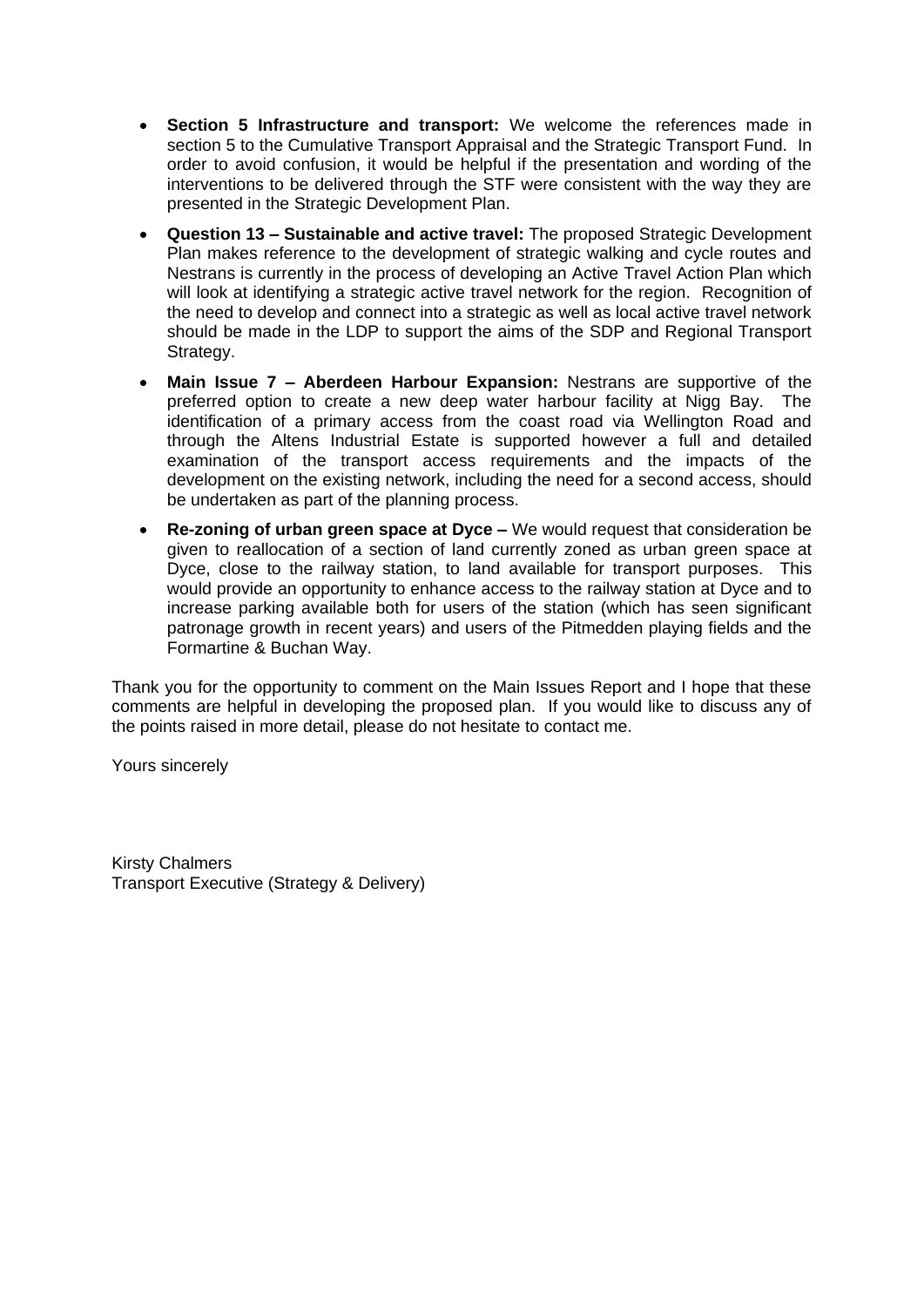# **Proposed National Planning Framework 3 – Call for views**

This response is submitted by Nestrans and supported by Aberdeen & Grampian Chamber of Commerce.

Nestrans welcomes the publication of the Proposed National Planning Framework 3. The Aberdeen City and Shire Strategic Development Planning Authority (SDPA) have led the engagement from the north east of Scotland and responses have been jointly agreed by Aberdeen City Council, Aberdeenshire Council and Nestrans (the Regional Transport Partnership) as well as the SDPA itself.

Although the parliamentary process has given very little time to consider the contents and implications of the proposed framework (i.e. less than one week), this response has been drafted to inform the relevant parliamentary committees in their consideration of the document.

NPF3 is an important document which informs strategic and local development plans as well as private and public sector investment throughout Scotland. In light of its importance, Nestrans and the SDPA have been engaging with the Scottish Government on it over the last two years and are generally content with the Proposed Framework as published.

While it is unclear how the Scottish Government has responded to the previous responses made, there are two key issues which it is worth highlighting at this stage. These relate to the spatial implications of the growth in population and households and to the apparent priority being given to the development of high speed rail between Edinburgh and Glasgow when the justification for this project (in isolation from the wider scheme of linking Scotland to the UK network) seems limited and unassessed. This response will therefore consider each of these issues in turn.

#### **Spatial Implications of Growth**

National Planning Framework 3 has an important role in setting the context for development plans in Scotland and Derek Mackay's Ministerial Foreword makes it clear that it will also "inform future policies and investment decisions in areas such as transport, energy, health and wellbeing, climate change and land use" (page iii).

However, very little consideration is given in the Proposed Framework to the implications of the projected growth, particularly as it applies to infrastructure requirements to facilitate that growth.

The Proposed Framework (para 2.4) highlights projected household growth of 23% across Scotland as a whole and that this will be highest in Edinburgh, Perth and Kinross, Aberdeen, East Lothian and Aberdeenshire. However, neither the scale nor the implications of such growth are highlighted or addressed. It is assumed that these figures are drawn from the National Records of Scotland 2010-based Household Projections. These identify projected household growth of over 35% across Aberdeen City and Shire over the period 2010-2035.

While failing to facilitate such growth is strongly warned against, how it can be achieved in a time of severely limited public spending is not addressed. Significant household growth means significant infrastructure requirements even just to maintain existing levels of service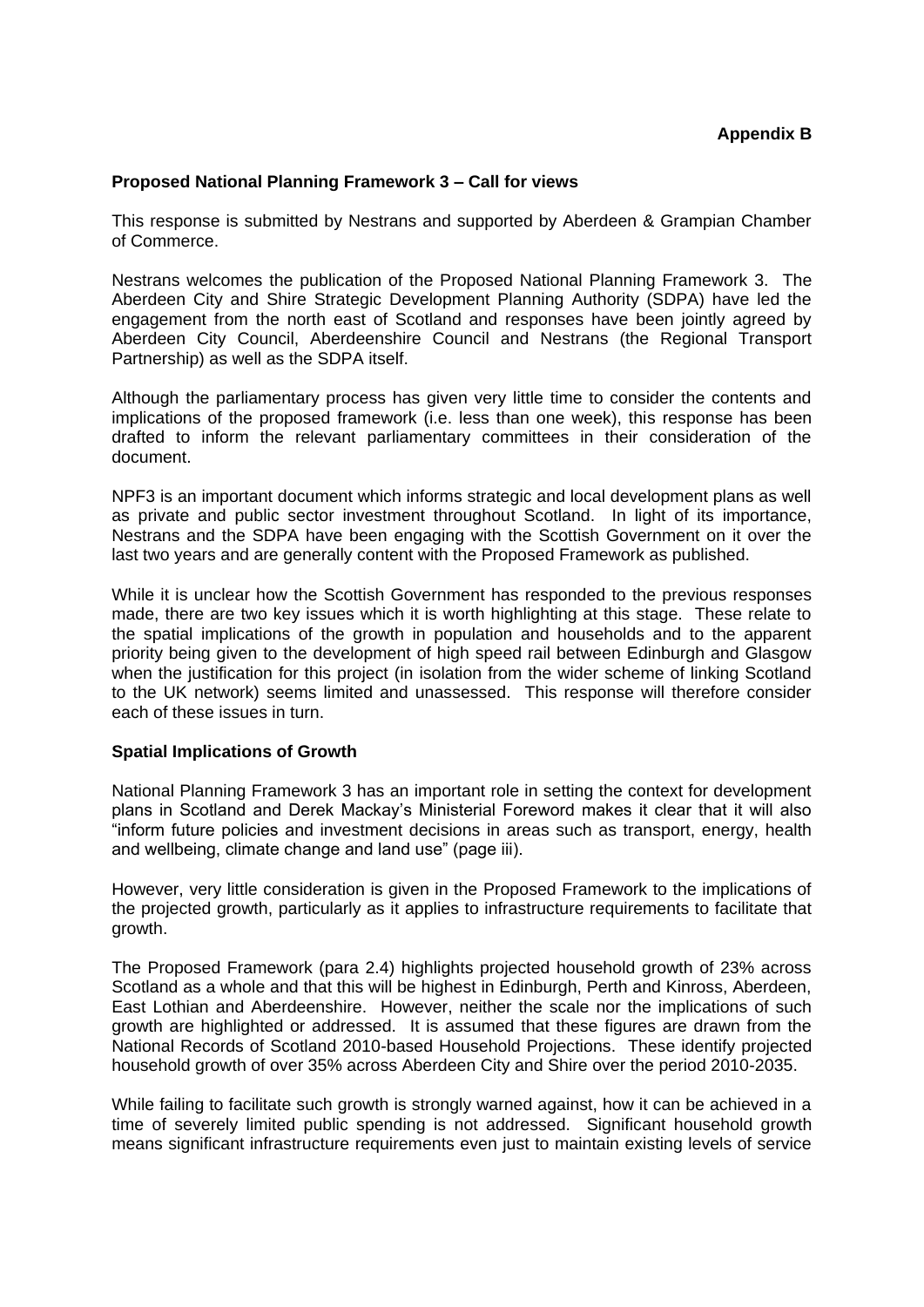provision. This is particularly the case where any 'spare' infrastructure capacity has already been used up, as is the case in Aberdeen City and Shire. While transport infrastructure is the obvious example, new primary and secondary schools are a significant element of expenditure as well as the need for much higher delivery of affordable housing. Some of these requirements will be highlighted in the Regional Transport Strategy and Strategic Development Plan but they will extend beyond these.

Without direct financial support from the Scottish Government, the infrastructure costs for this will be paid by the private sector and/or local government. The only alternative is the non-delivery of essential infrastructure which will be strongly resisted, not least by communities.

However, the Scottish Government's response to this issue is limited to an Action Programme reference to sharing best practice. This is not an appropriate response to an issue which has the potential to significantly undermine the ability to deliver growth and it requires more considered treatment in NPF3 and its Action Programme if the growth objectives of the framework are to be achieved. The Scottish Government has failed to address this issue adequately over recent years and this must not be the case moving forward.

The SDPA, Nestrans and both councils are at the forefront of trying to address these challenges and are keen to engage with the Scottish Government on this issue but it needs to extend beyond sharing good practice if it is to be effective.

# **National Developments**

Nestrans welcomes those National Developments which are particularly relevant to Aberdeen and Aberdeenshire, namely:

- ND3 Carbon Capture and Storage Network and Thermal Generation
- ND4 High Voltage Electricity Transmission Network
- ND10 Strategic Airport Enhancements (Aberdeen Airport)
- ND13 Aberdeen Harbour

These are all identified in the Proposed Aberdeen City and Shire Strategic Development Plan which is currently with Scottish Ministers for approval.

There would appear to be some ambiguity as to whether the National Walking and Cycling Network development (ND8) includes the Aberdeen and Aberdeenshire coastal route (the text suggests not but the diagrams suggest it does  $-$  p49  $\vee$  p53). It is assumed that the diagram is incorrect.

However, in relation to National Development 9 (High Speed Rail) we continue to have serious concerns about including an Edinburgh-Glasgow line as a separate project to the wider link to the UK network. While the concept of linking Scotland to the high speed rail network emerging in the UK has been supported since the start, taking forward an Edinburgh-Glasgow project in advance of this is not. Although there is currently no published justification or business case for this project, prioritising it ahead of relatively modest improvements to the very slow journey times from Aberdeen to Inverness and Aberdeen to the central belt does not appear justified. This is even more significant given that a £650m project is currently underway to improve capacity and journey time between Edinburgh and Glasgow. High speed rail between the two cities is now being prioritised ahead of other improvements to the network such as electrification and journey time